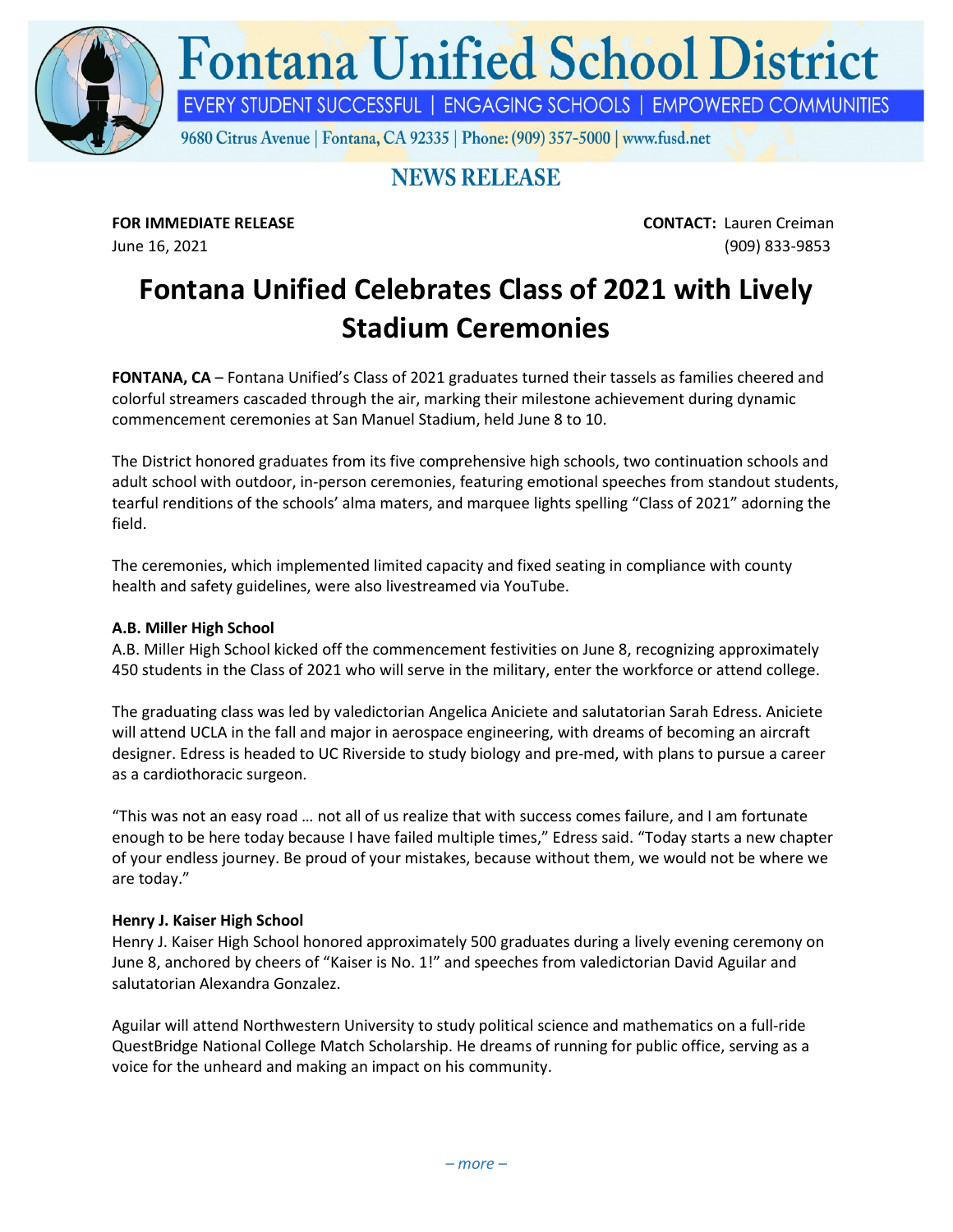Gonzalez will major in sociology and chemistry at UCLA; she aspires to become an urban planner to provide communities in low socioeconomic areas with better resources and support.

"Class of 2021, you are incredibly special and incredibly resilient in the face of adversity," Gonzalez said. "All of your hard work – at school, the field, and at home – is recognized and admired. I am very proud and fortunate to be a part of this graduating class. I am excited to see you all break through boundaries and achieve everything that you desire. You are powerful and beyond capable. Here's to our future that is bright and limitless."

#### **Fontana High School**

Fontana High School brought its Steeler pride to San Manuel Stadium for its June 9 ceremony, honoring more than 500 students in the Class of 2021. Valedictorian Fatima Kamara delivered a rousing speech, commending her peers on their resilience and success during a challenging year.

"You deserve to be celebrated and appreciated for doing your best and being the best version of yourselves," Kamara said. "As graduating seniors, we are beginning a new chapter in our lives. The future belongs to us, and no matter how hard it gets, we will prevail. After all, we are Steelers."

Kamara will attend Yale University on a full-ride QuestBridge National College Match Scholarship, where she will study political science on her path to a career in law. She is joined at the top of her graduating class by salutatorian Monserratt Navarrete Vega, who will continue her education at USC.

#### **Jurupa Hills High School**

Jurupa Hills High School bid farewell to its high-achieving Class of 2021 on June 9, celebrating more than 400 students. The Spartans graduating class was led by co-valedictorians Joy Anyiam, Mario Camacho and John Nino Requieron and salutatorian Elian Martin Lintag, who gave speeches full of heartfelt thanks and advice for the future.

"From tutoring your peers to prepare for upcoming finals, to getting that new job to help your family through the pandemic, you have all demonstrated that even the smallest bit of sympathy can go a long way, and there is an immense amount of impact your words, your actions, your kindness today, can have on someone's success tomorrow," Anyiam said.

Anyiam, who graduated summa cum laude from Jurupa Hills' International Baccalaureate program, will attend Harvard University. Camacho and Lintag will further their education at UC Irvine. Requieron, whose studies at Boston College will be fully funded by a QuestBridge National College Match Scholarship, plans to pursue a career in nursing.

#### **Fontana Adult School**

Fontana Adult School celebrated more than 100 graduates on June 10, recognizing adult learners for earning their high school diplomas or equivalency diplomas, as well as for completing their studies in the school's professional pathways and programs.

Class of 2021 graduate Ana Lorena Garcia delivered an emotional speech, recounting the challenges she faced as a young mother and immigrant who left school to focus on her family, worked as a server for more than 20 years and survived cancer, as well as how she was inspired to make a change.

"I started to work during the day, and going to school in the evening. When the pandemic hit, I found myself without a job, like many others," Garcia said. "To make the best of this difficult time, I decided to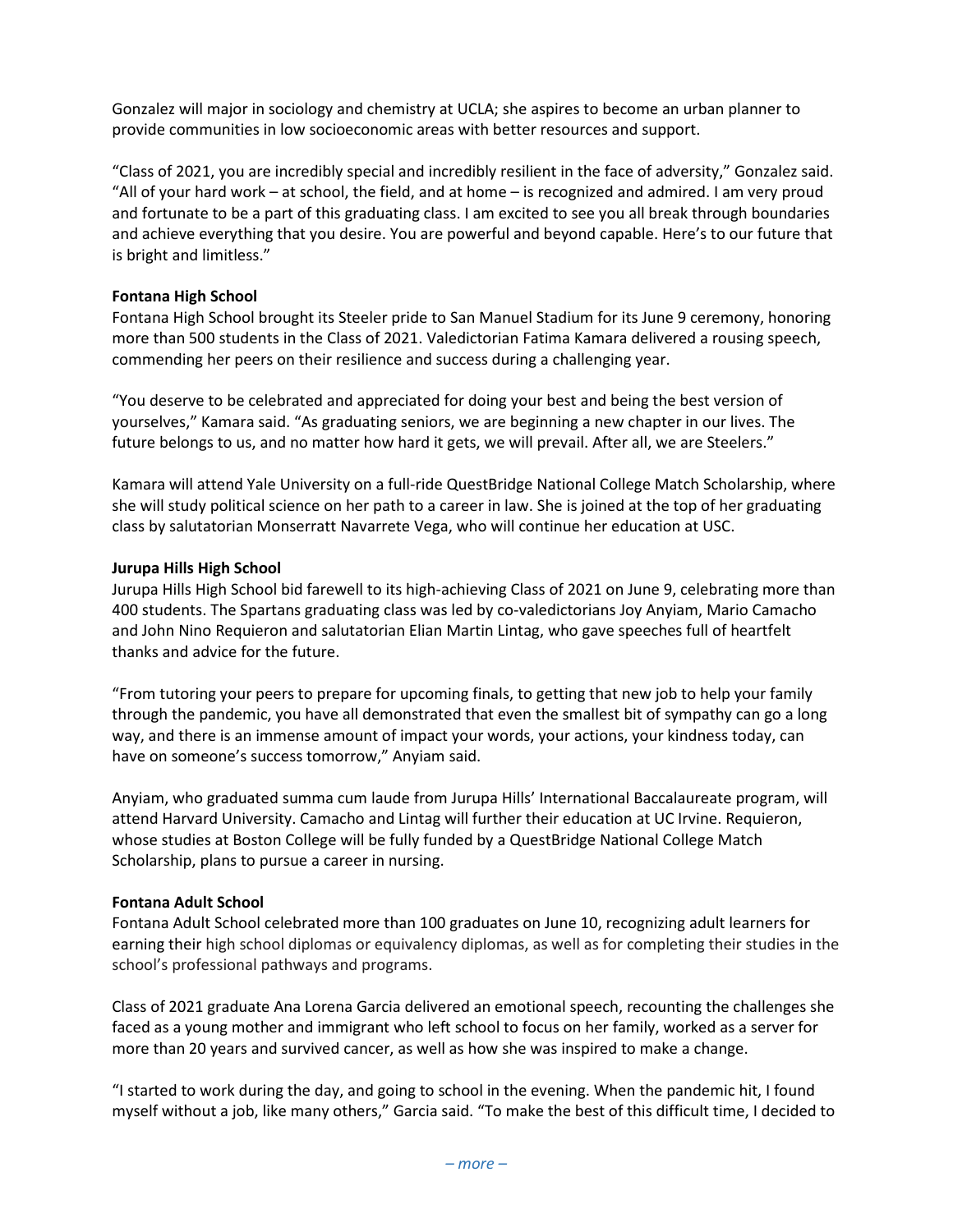

# **NEWS RELEASE**

become a full-time student. I can tell you, that was the best investment I ever made. I finished high school, my interpreter-translator class, I learned to type, I am taking a computer class … If I can do it, you can do it too. It's never too late."

## **Eric Birch High School**

Eric Birch High School graduated approximately 90 students during a June 10 ceremony that featured speeches from its Graduates of the Year, who were honored for their perseverance and achievement.

The continuation school graduates reflected on the challenges of completing high school during a pandemic and expressed gratitude to their families, friends, teachers and staff.

"I want to let all of you know that no matter how hard things get, I know you always come out stronger from it," said Graduate of the Year Antonia Mercado, who plans to attend college and become a family lawyer. "Always know to keep your heads held high and trust in yourselves, because this ceremony right here, in honor of every single one of you, is proof that you can do anything you put your minds to."

# **Citrus High School**

Citrus High School celebrated more than 130 graduates during its June 10 ceremony, which featured speeches from continuation school students who overcame personal challenges on their path to graduation.

Citrus High graduate Christian Yanaga, who will attend trade school for welding, recounted his high school journey – which included an accident that led to six surgeries, a long recovery and year of missed credits.

"I caught up, and then I got ahead, and now I'm standing here telling everyone not to give up," Yanaga said. "Life can be hard, and even though you're broken, if you want something bad enough, you can find a way to make it happen. Thank you for anyone who believed in me and helped me get to where I am now."

## **Summit High School**

Summit High School concluded the District's commencement festivities on June 10, celebrating the end of a fiercely competitive academic year for more than 575 graduates.

Summit High's Class of 2021 was led by valedictorian Christian Vaca and salutatorian Gabriel Rodriguez Cortez, who will both attend UCLA in the fall. Vaca will major in biomechanical engineering and Rodriguez Cortez will study electrical engineering.

"I think it's easy to get into the way of thinking that there's a correct path and a correct destination after we leave high school. I don't think this is the case, and I think it's okay to not have everything figured out yet," Vaca said. "The one thing I ask of all of you as I sit up here today, is that no matter what you decide to do with your life, just make it count."